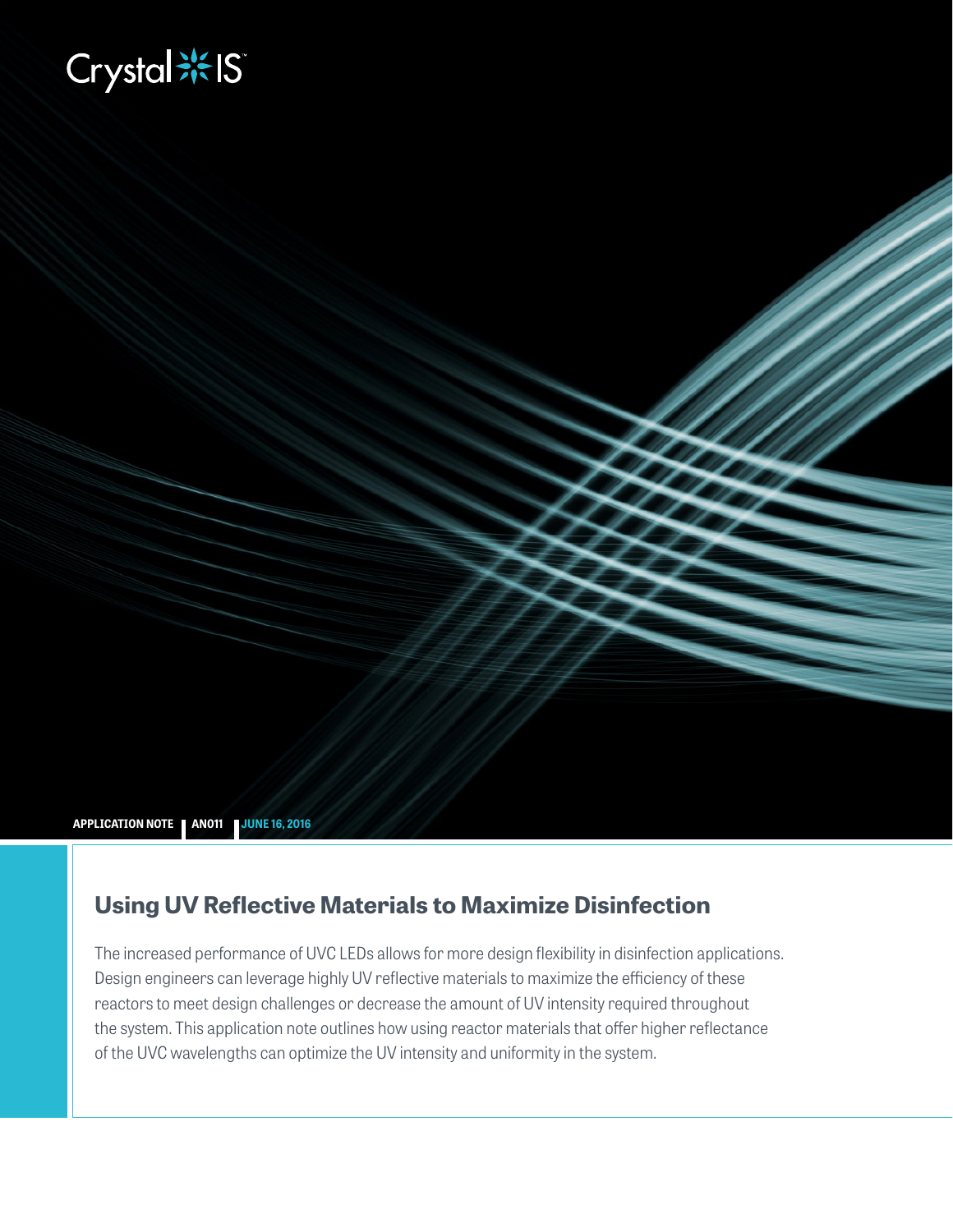# **Introduction**

Ultraviolet (UV) disinfection relies on radiation emitted in the wavelength range of 250 nm – 280 nm (UVC) to inactivate pathogens. The amount of UVC radiation applied to a given volume over a specific time period needed for disinfection in a particular system is commonly referred to as the required UV Dose. UV Dose is comprised of two factors—the irradiance of the UVC light and the length of exposure to radiation. For more information about calculating UV Dose, see Crystal IS application note AN002.

Optimal UV reactor design ensures UVC light is delivered in the most efficient manner by maximizing overall UV dosage for all parts of the fluid entering the reactor (e.g., all of the fluid needs to be uniformly exposed) for disinfection. To achieve this, system designers consider reactor size and shape, flow rate and the UV power of the system.

In systems where there is less flexibility around flow rate, residence time becomes a crucial factor for system designers who must optimize the effectiveness of the UV light. Doing so ensures target microbes are exposed to enough UV light for complete DNA inactivation. This can be accomplished in one of two ways: by increasing the light output of the system or by improving the UV reflectance of the construction materials used inside the flow cell. This application note focuses on the latter method.

# **Improving UV Reflectance in the Reactor**

System designers can optimize the field of uniformity by using materials with highly reflective properties for UVC light in reactors where the light source footprint is at a premium or there is a need to increase efficiency. This maximizes internal reflection to take full advantage of the UV energy or photons emitted from the light source. Table 1 shows the UV reflectivity of standard materials used in disinfection reactors.

#### **TABLE 1**

| <b>MATERIAL</b>                    | <b>REFLECTIVITY</b> |
|------------------------------------|---------------------|
| e-PTFE                             | 95%                 |
| Aluminum-sputtered on glass        | 80%                 |
| Aluminum foil                      | 73%                 |
| Stainless steel (various formulas) | $20 - 28%$          |

A common material used in commercial UV disinfection systems is stainless steel. While this surface is highly resistive to microbial growth, it only has 20 - 28% reflectance of UV light. Flow cells that contain e-PTFE (expanded PolyTetraFluor Ethylen) provide more than 95% reflectance (as shown in the table above) of the UVC light—making systems constructed of these materials more than three times effective than traditional reactors. The following examples show how using highly reflective materials benefit applications in water and air disinfection.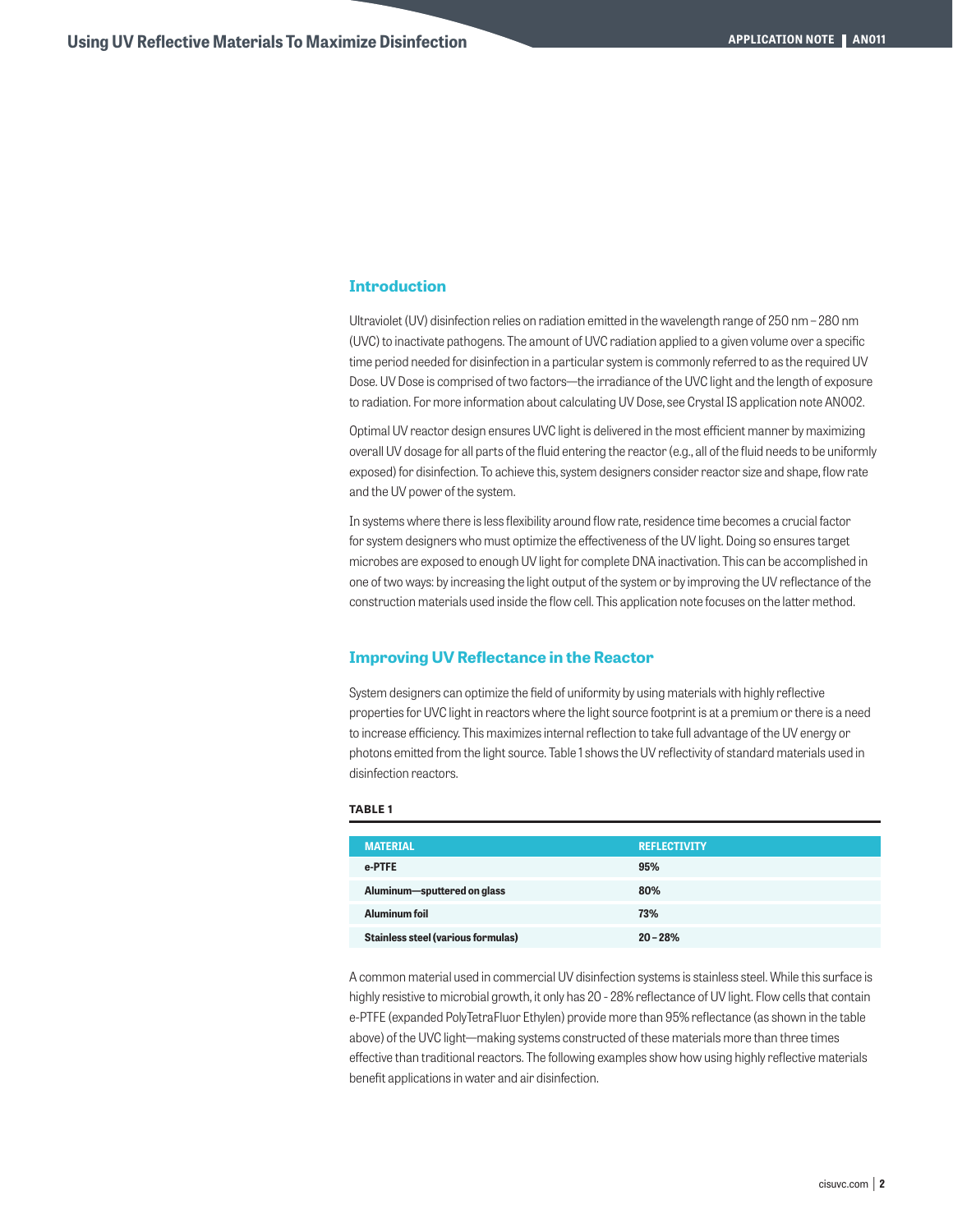# **EXAMPLE 1: WATER DISINFECTION REACTOR**

UV reactors are a mainstay for water treatment facilities and residential appliances designed to disinfect water flowing through a system for safe public consumption.

To illustrate the impact of material reflectivity, Crystal IS examined two reactors with the same dimensions (Figure 1), flow rate and UVC LED arrangement. The total power in the reactor is 200 mW. However, reactor 1 was composed of stainless steel while reactor 2 used e-PTFE.

#### **FIGURE 1**



Optical model for light flow in UV reactor measuring 15 cm in length and 3.1 cm in diameter.

The light distribution was modeled for different distances from the end caps throughout the reactor to study the impact of internal reflection. At the center of the reactor 7.5 cm from the end caps, the average irradiance in reactor 1 was 4.5 mW/cm2 whereas in reactor 2 the average was 17 mW/cm2. The radiation patterns in the reactors at the mid-point can be seen in Figure 2.

#### **FIGURE 2A**



Stainless steel radiation pattern 7.5 cm from end cap.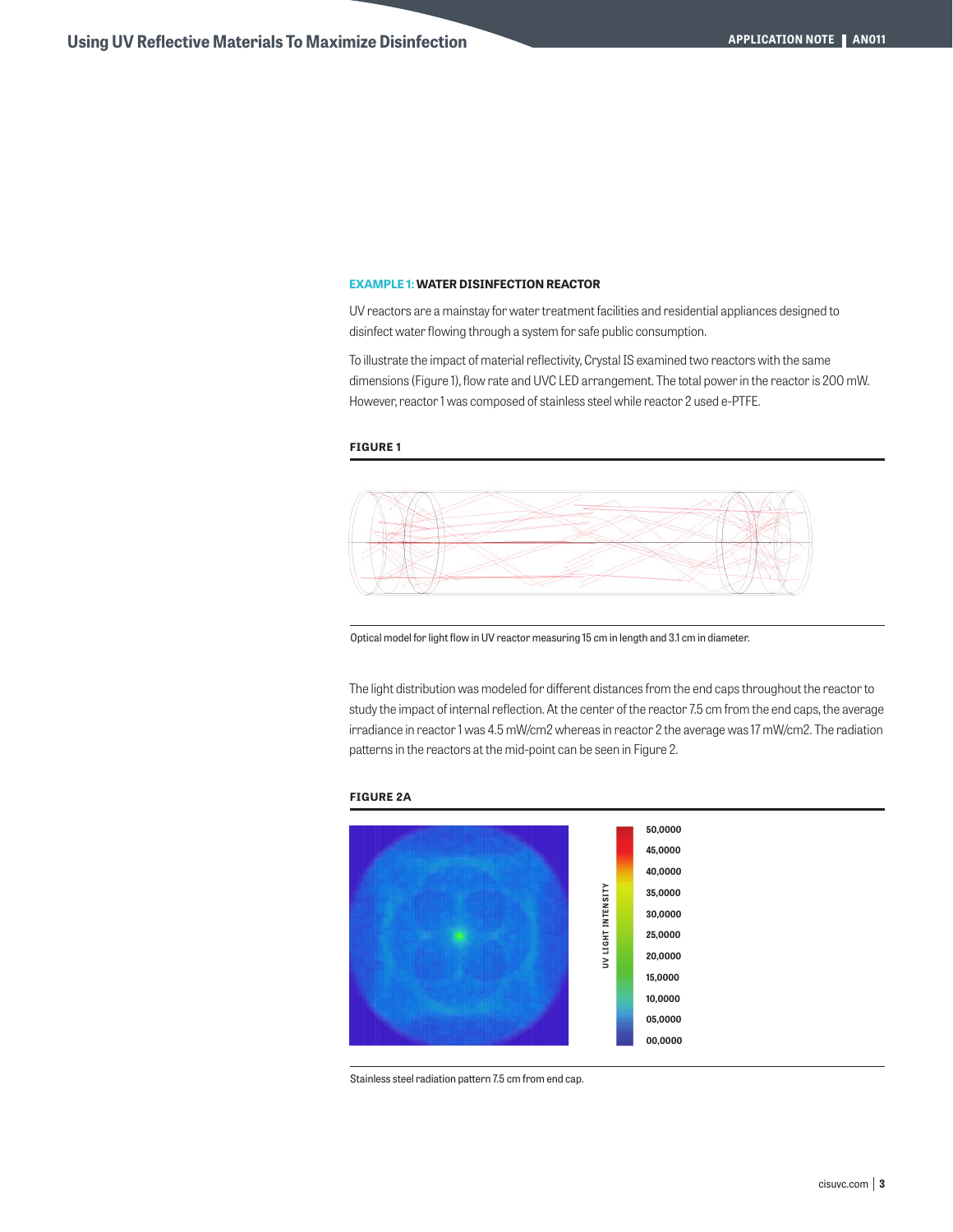## **FIGURE 2B**



e-PTFE radiation pattern at 7.5 cm from end cap.

Table 1 indicates that the reflectivity of e-PTFE is higher than that of stainless steel. The radiation patterns show a higher level of irradiance in the second reactor (Figure 2b),thus the higher the UVC reflectance of the materials used in the reactor, the more efficient the use of UVC light in the system. This allows design engineers t achieve their target dosage requirements with less optical power.

#### **EXAMPLE 2: AIR DISINFECTION REACTOR**

HVAC systems rely on UV disinfection to inhibit mold growth and reduce energy consumption. Filtration coupled with UV light is commonly integrated into ducts for complete disinfection. These ducts come in various sizes—the models in this example are based on a duct that is 380 cm wide by 250 cm long. The 35 LEDs in the system were arranged in a grid pattern to ensure the entire duct was covered with UVC light.

#### **FIGURE 3**



Arrangement of UVC LEDs in the duct.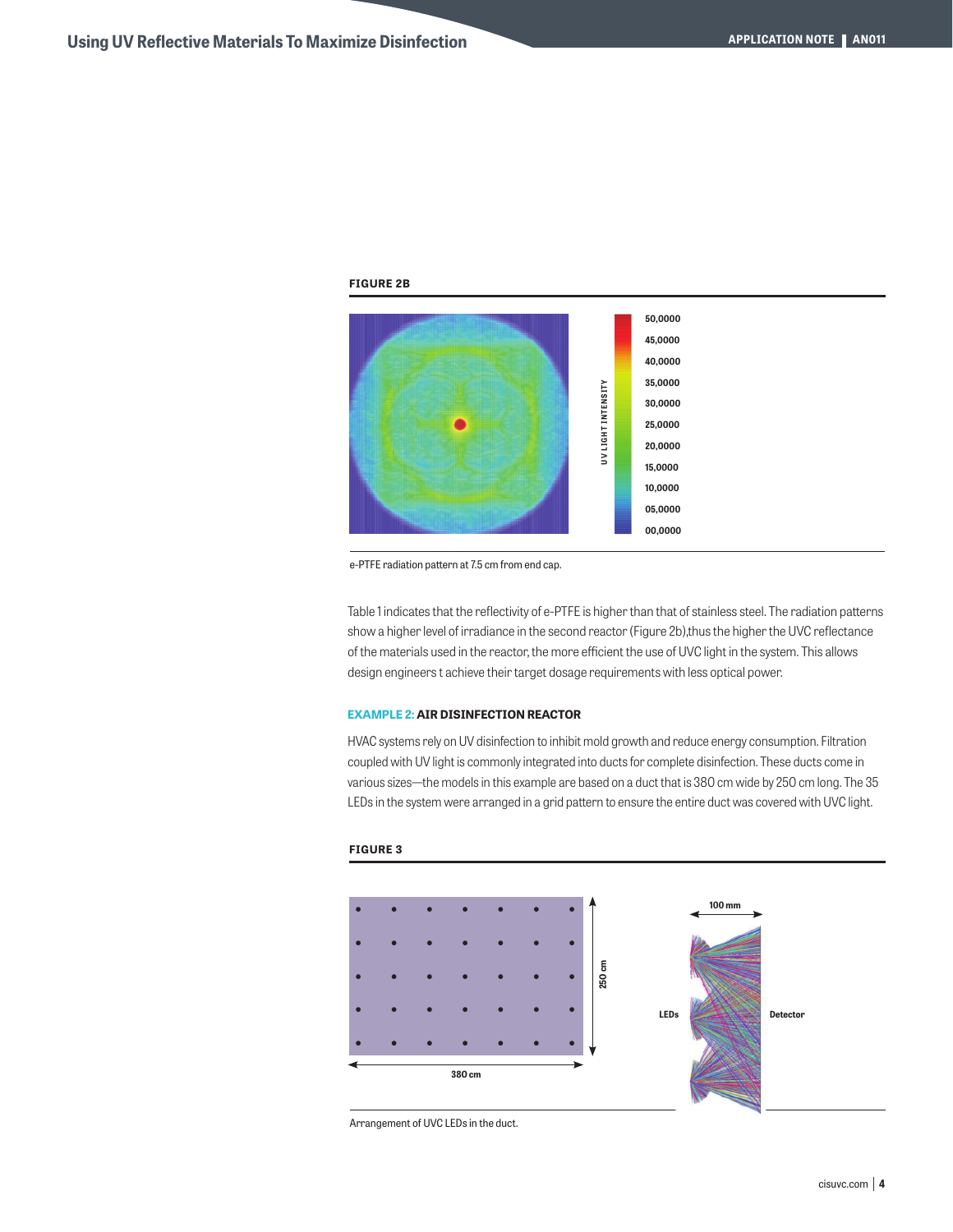The irradiance was modeled within the duct based on two different materials: duct 1 comprised of a surface having no reflective properties and duct 2 is lined with Alzak Sheet aluminum which has more than 80% reflectance. The increase in reflectance between duct 1 and 2 increased the peak irradiance from 0.2 mW/cm2 to ~0.3 mW/cm2 . In addition, the UV dispersion was more uniform within duct 2, as can be seen in Figure 4a and 4b.





Irradiance model of duct 1 without UV reflective surfaces.

#### **FIGURE 4B**



Irradiance model of duct 2 lined with 80% UV reflective materials on all four sides.

As the performance of UVC LEDs increases, design engineers can leverage the benefits of smaller footprints and instant-on capability into disinfection applications that, until now, were heavily dominated by mercury lamp configurations. Designers can maximize the disinfection capability of UVC light by using highly reflective materials on the interior surfaces of reactors for various applications in water, air and surface disinfection.